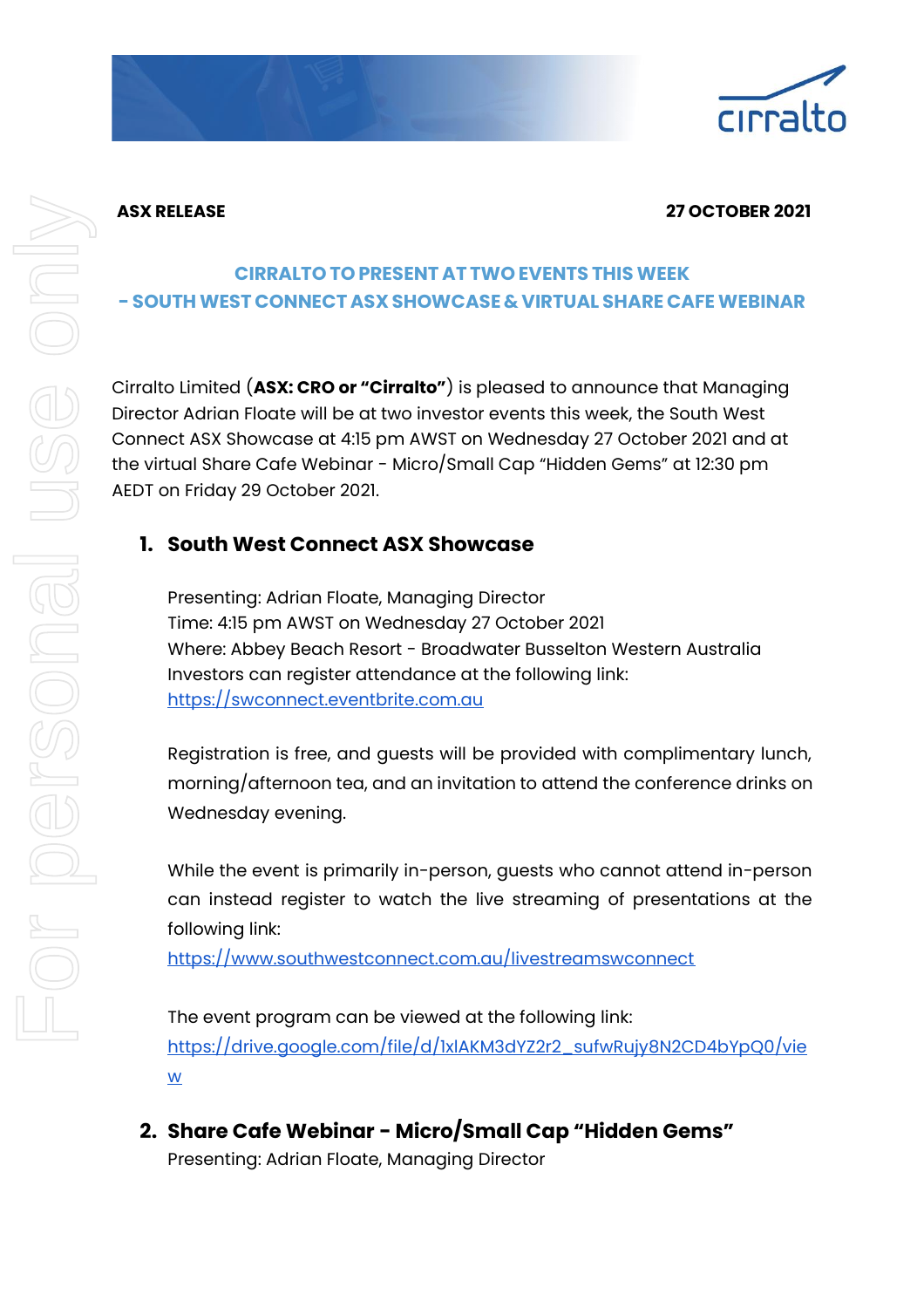Time: 12:30 pm AEDT on Friday 29 October 2021 Investors can register attendance at the following link: [https://us02web.zoom.us/webinar/register/5416151767246/WN\\_yeWO](https://us02web.zoom.us/webinar/register/5416151767246/WN_yeWO-ozdRLqftCfMh9bwtA)[ozdRLqftCfMh9bwtA](https://us02web.zoom.us/webinar/register/5416151767246/WN_yeWO-ozdRLqftCfMh9bwtA)

After registering, you will receive a confirmation email containing information about joining the webinar. Each company will give a 10 min presentation, followed by 5 min of Q&A.

Authorised by Adrian Floate, CEO.

- ENDS -

# cirralto

## **About Cirralto**

Cirralto Limited (ASX:CRO) is a transaction services business supplying industries with a broad range of B2B payment services, digital trading software and integrated solutions. Our goal is to convert eft payments to card payments utilising the BPSP engagement coupled with our payments collaboration framework. Our competitive advantages deliver customers end-to-end e-invoicing integration, rapid ordering, digital trust and automated reconciliation.

Cirralto supplies its customers a recipe of integrated software to create a vertical market standard operating environment (SOE) that enable the effective and seamless transfer of data from multiple, disparate software systems in one standardised technology solution, such as SpendaRetail. Cirralto has licensing agreements with third party software vendors that enable it to provide integrated SOE solutions to its customers.

For investors seeking information on the Company's activities that relate to marketing, customer events and other acknowledgement of customer activities, this information will be posted to the Company's news section of the website and on social media channels with the handle #getSpenda, active on Twitter, LinkedIn, Instagram and FaceBook.